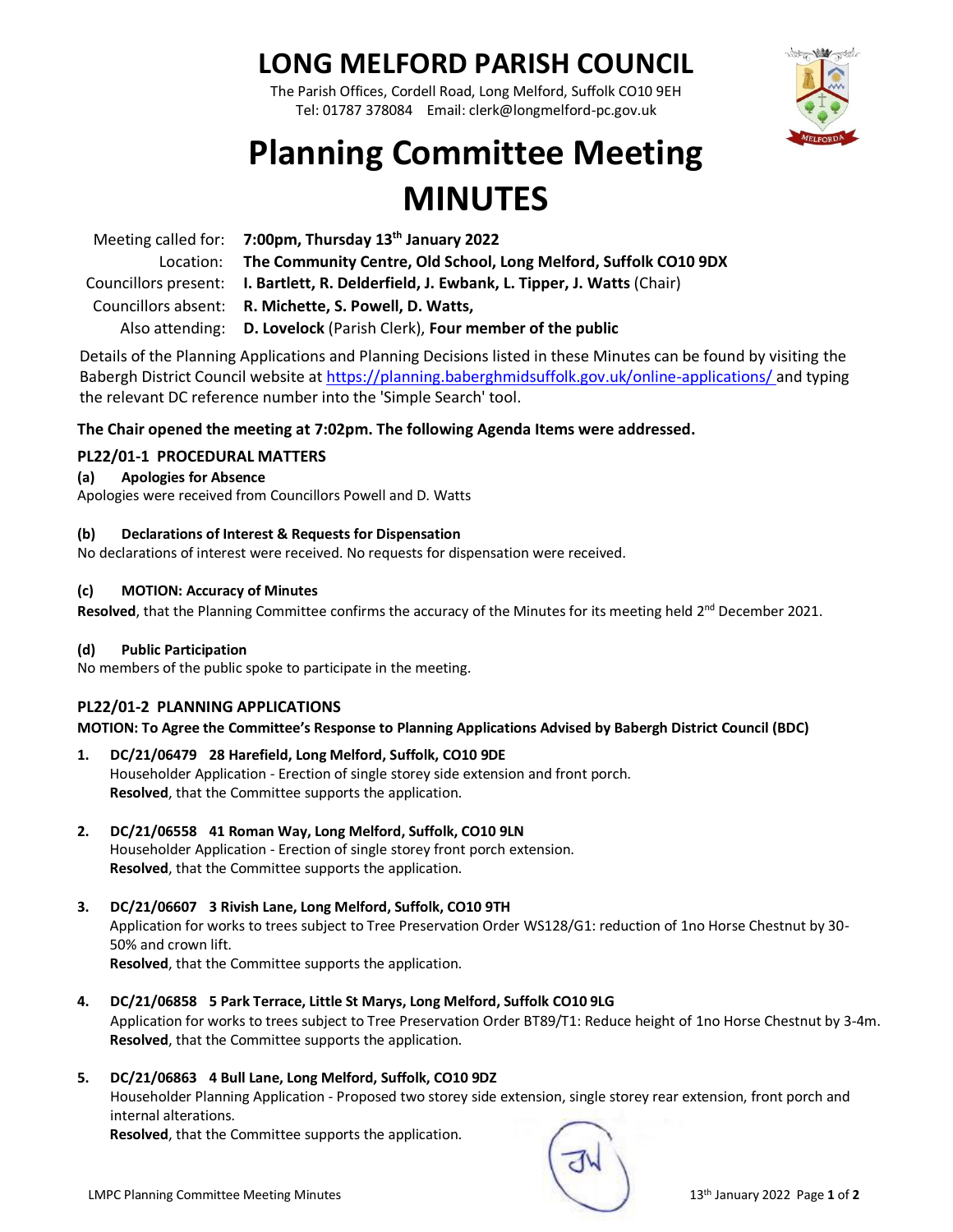#### **6. DC/22/00018 Nearby Cottage, Little St Marys, Long Melford, Suffolk CO10 9HY**

Application for Listed Building Consent - Replacement of rear lean to roof and insertion of 4no rooflights, replace ground floor, insertion of side door, internal insulated lining of ground floor walls and to vaulted roof, perimeter french drain and installation of air source heat pump.

**Resolved**, that the Committee supports the application.

#### **PL22/01-3 PLANNING DECISIONS**

The Planning Decisions advised by Babergh District Council were noted. (Appendix 1)

#### **PL22/01-4 REPORTS**

The following report was received and noted.

#### **Bloor Homes Skylark Fields Development Report**

Cllr Tipper reported that the streetlights bordering the development remained out. Bloor had applied for authorisation to close the road to install traffic lights for 2 weeks, hopefully commencing at the beginning of February, to enable the new lighting to be installed and the pavement to be surfaced properly. Suffolk County Council had advised that the rattling manhole cover in the area was insufficiently poorly seated to currently warrant attention. Complaints regarding mud on the road had been addressed by the developer deploying an employee to wash the wheels of all vehicles as they left the site, and also to wash down the road immediately adjoining the site access point. She estimated the developer's response rate to complaints and issues raised with them to be approximately 65%.

#### **PL22/01-5 DETAILS OF THE NEXT MEETING**

It was confirmed that the next Parish Council Planning Committee Meeting would be held at The Old School Community Centre, Long Melford, Suffolk CO10 9DX at 7:00pm, Thursday 3<sup>rd</sup> February 2022.

#### **There being no further business, the Chair closed the meeting at 7:15pm.**

**Signed:** 

John Wottes

**J. Watts Chair, LMPC Planning Committee**

 $3rdfob2ozz$ **Date:**